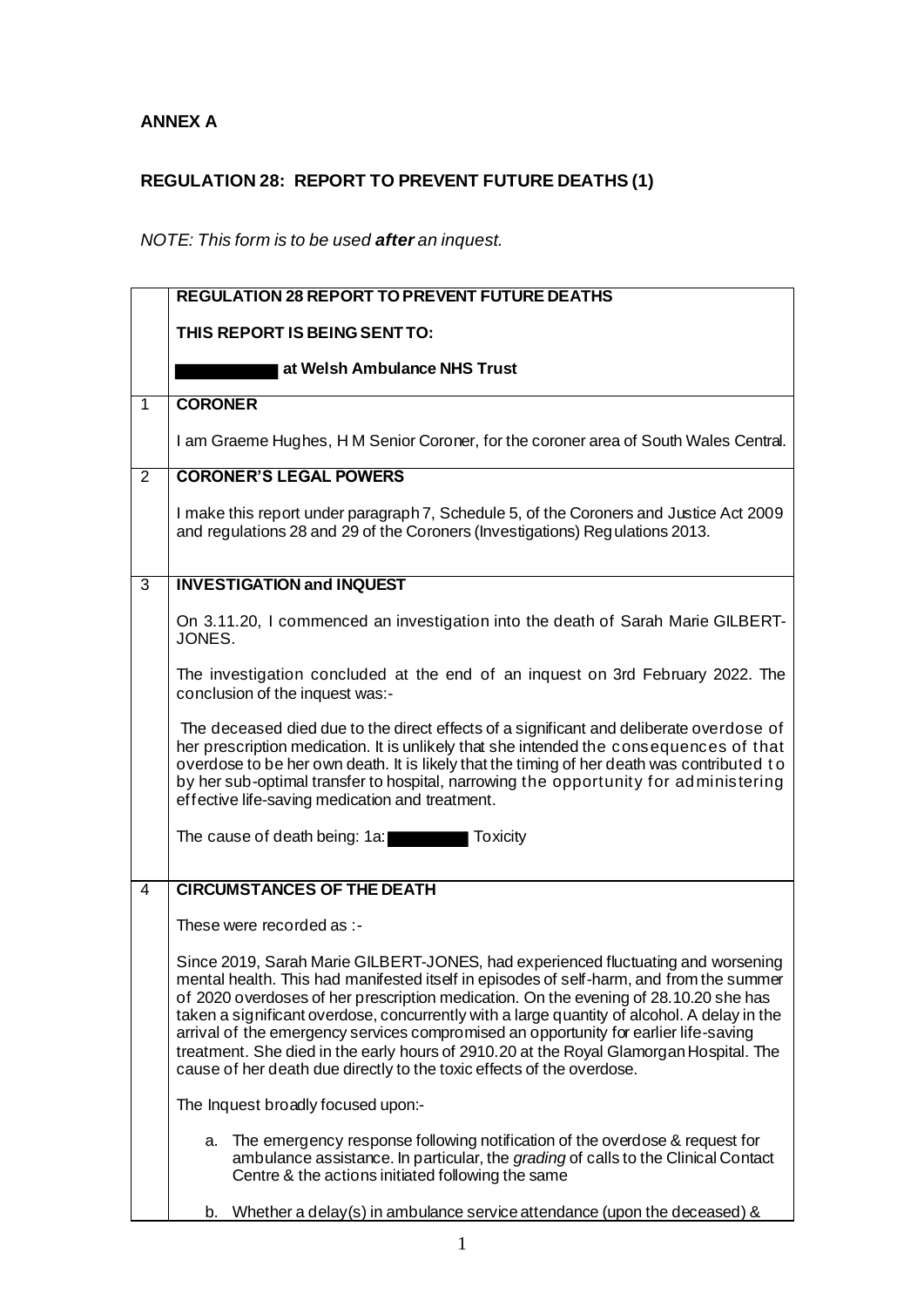|                | conveyance to an Accident & Emergency Department, contributed to her death                                                                                                                                                                                                                                                                                                                                                                                                                                                                                                                                                                                                                                                                                                                                                                                                                                                                                                                                                         |
|----------------|------------------------------------------------------------------------------------------------------------------------------------------------------------------------------------------------------------------------------------------------------------------------------------------------------------------------------------------------------------------------------------------------------------------------------------------------------------------------------------------------------------------------------------------------------------------------------------------------------------------------------------------------------------------------------------------------------------------------------------------------------------------------------------------------------------------------------------------------------------------------------------------------------------------------------------------------------------------------------------------------------------------------------------|
|                | c. The contribution, if any, of sub-optimal Mental Health Services provision upon<br>her death                                                                                                                                                                                                                                                                                                                                                                                                                                                                                                                                                                                                                                                                                                                                                                                                                                                                                                                                     |
| $\overline{5}$ | <b>CORONER'S CONCERNS</b>                                                                                                                                                                                                                                                                                                                                                                                                                                                                                                                                                                                                                                                                                                                                                                                                                                                                                                                                                                                                          |
|                | During the course of the inquest the evidence revealed matters giving rise to concern.                                                                                                                                                                                                                                                                                                                                                                                                                                                                                                                                                                                                                                                                                                                                                                                                                                                                                                                                             |
|                | In my opinion there is a risk that future deaths will occur unless action is taken. In the<br>circumstances it is my statutory duty to report to you.                                                                                                                                                                                                                                                                                                                                                                                                                                                                                                                                                                                                                                                                                                                                                                                                                                                                              |
|                | The MATTERS OF CONCERN are as follows. -                                                                                                                                                                                                                                                                                                                                                                                                                                                                                                                                                                                                                                                                                                                                                                                                                                                                                                                                                                                           |
|                | (1) When the initial 999 call was placed by the deceased's father at 22.05 on<br>28.10.20, it was accepted that he explicitly indicated to the Call Handler that the<br>deceased had taken an overdose of, inter alia,<br>tablets.<br>Based upon that, & answers to other questions posed by the call handler, the<br>call handler selected a protocol which did not appear to require this crucial piece<br>of information to be either recorded within it, or to form part of the material which<br>led to the categorisation of the call for the purposes of determing the appropriate<br>response. In short, it led to a categorisation which could only loosely provide a<br>response (based upon the level of demand that evening) estimate of around 3<br>hours. The concern here is that treatment for a massive<br>overdose is<br>time critical, & the processing of the call did not appear to accurately reflect the<br>peril the deceased was then in, nor the importance of providing an acute<br>emergency response. |
|                | (2) There appeared to be an opportunity shortly following the initial categorisation of<br>the response, by a clinical floor walker, to upgrade to a code/categorisation<br>which would likely have led to a swifter response, but an under-appreciation, or<br>otherwise, of the then time critical treatment window open to the deceased. I<br>was informed in evidence that the clinical floor walker would have had access to<br>TOXBASE via the Clinical Support Desk at that time, & had that been accessed<br>& information promptly secured regarding the treatment indicated, this would<br>have alerted the clinician to the need for an acute emergency response. This<br>was subsequently undertaken by the attending paramedic (albeit not via<br>TOXBASE) some hours later, & who immediately after having accessed the<br>treatments for massive <b>contains the overdose</b> , appreciated that the deceased<br>was a time sensitive patient & to convey to the emergency department with all<br>haste.            |
|                | (3) Following the second call to Clinical Contact Centre at 23.48 on 28.10.20, there<br>were somewhat bewilderingly complex, & inconsistent categorisations of the<br>code for response which appeared to lead to response vehicles being<br>despatched or stood down, whilst the patient remained in need of time sensitive<br>treatment by way of transfer to an Accident & Emergency Unit. Whilst I was<br>assured that this had been addressed by learning & guidance to call handlers, a<br>review of categorisations, coding's & actions in the setting of a patient<br>demonstrating the symptoms as per the deceased on 28/29 October 2020 to<br>achieve clarity/consistency is invited.                                                                                                                                                                                                                                                                                                                                   |
| 6              | <b>ACTION SHOULD BE TAKEN</b>                                                                                                                                                                                                                                                                                                                                                                                                                                                                                                                                                                                                                                                                                                                                                                                                                                                                                                                                                                                                      |
|                | In my opinion action should be taken to prevent future deaths and I believe you and your                                                                                                                                                                                                                                                                                                                                                                                                                                                                                                                                                                                                                                                                                                                                                                                                                                                                                                                                           |